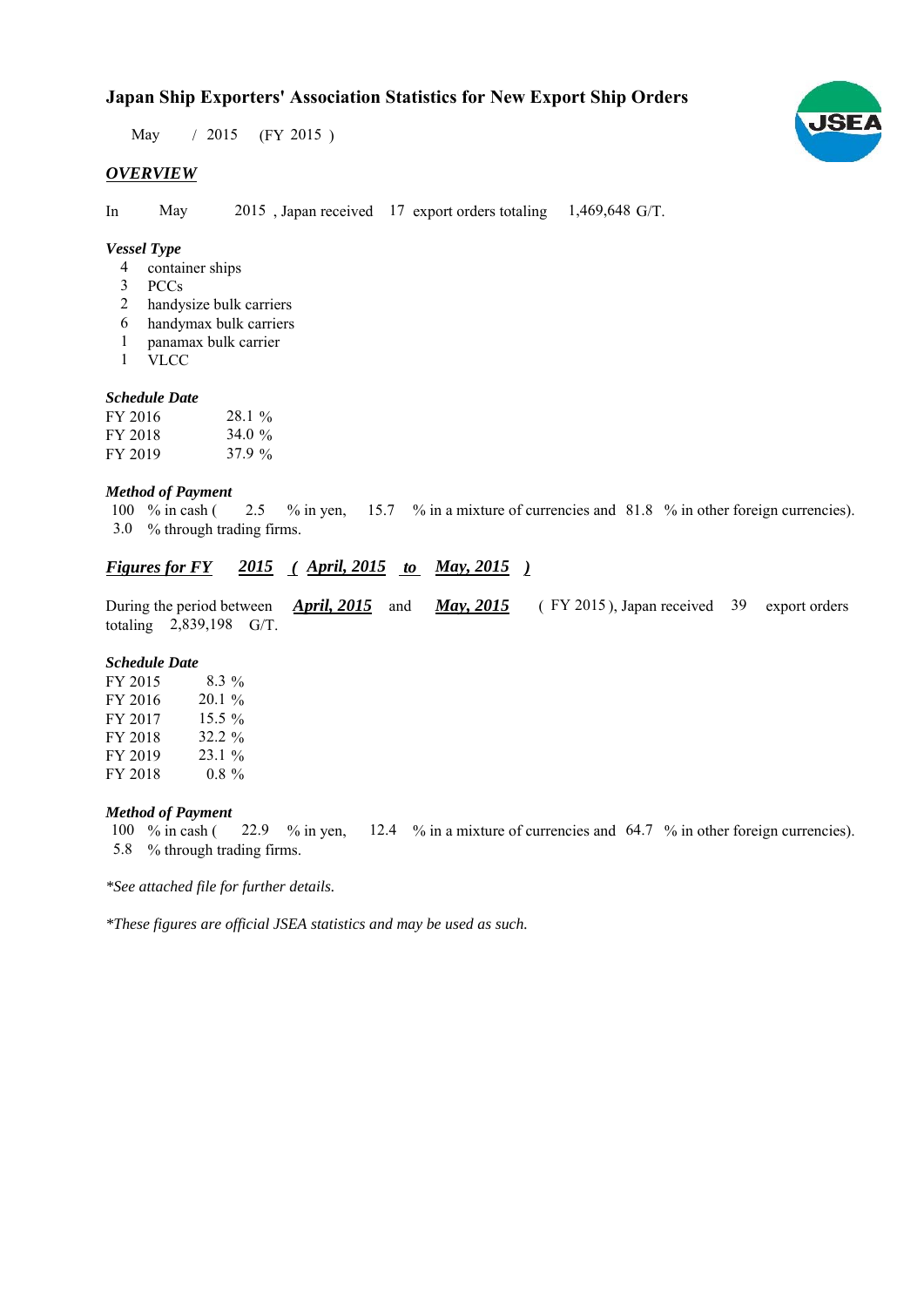### New Export Orders Placed in May 2015 (FY 2015) Based on Fiscal Year

**JSEA** (June 2015)<br>Jan 15 to May 15 No. G/T No. G/T No. G/T No. G/T No. G/T No. G/T No. G/T No. G/T General Cargos ( 20 1,759,860 18 1,471,860 0 0 0 2 288,000 0 0 7 1,006,048 7 1,006,048 9 1,294,048 Bulk Carriers 208 8,162,290 175 6,932,090 10 311,800 23 918,400 14 559,350 9 303,300 23 862,650 62 2,359,590 Tankers | 44| 2,959,400|| 35| 2,329,200| 4| 313,700| 5| 316,500| 8| 810,200| 1| 160,300| 9| 970,500|| 24| 2,514,900 Combined Carriers 0 0 0 0 0 0 0 0 0 0 0 0 0 0 0 0 Others | 0 | 0 || 0 || 0 || 0 || 0 || 0 || 0 || 0 || 0 || 0 | Total 272 12,881,550 228 10,733,150 14 625,500 30 1,522,900 22 1,369,550 17 1,469,648 39 2,839,198 95 6,168,538 FY 2014 / FY2013 (%) \* 78.1 85.0 31.7 80.8 92.8 323.6 147.1 \*\* 85.4 In CGT | | 6,285,421|| | 5,271,689 | 341,786| | 671,946| | 637,373| | 610,784| | 1,248,157|| | 2,821,699 Description Apr 14 to Mar 15 Apr 14 to Jan 15 February 2015 March 2015 April 2015 May 2015 Apr 15 to May 15

*Figures for shipbuilding orders of 500 G/T and over for export as steel vessels placed with JSEA members are covered.*

\*FY 2014/FY2013

\*\*Calendar Year 2015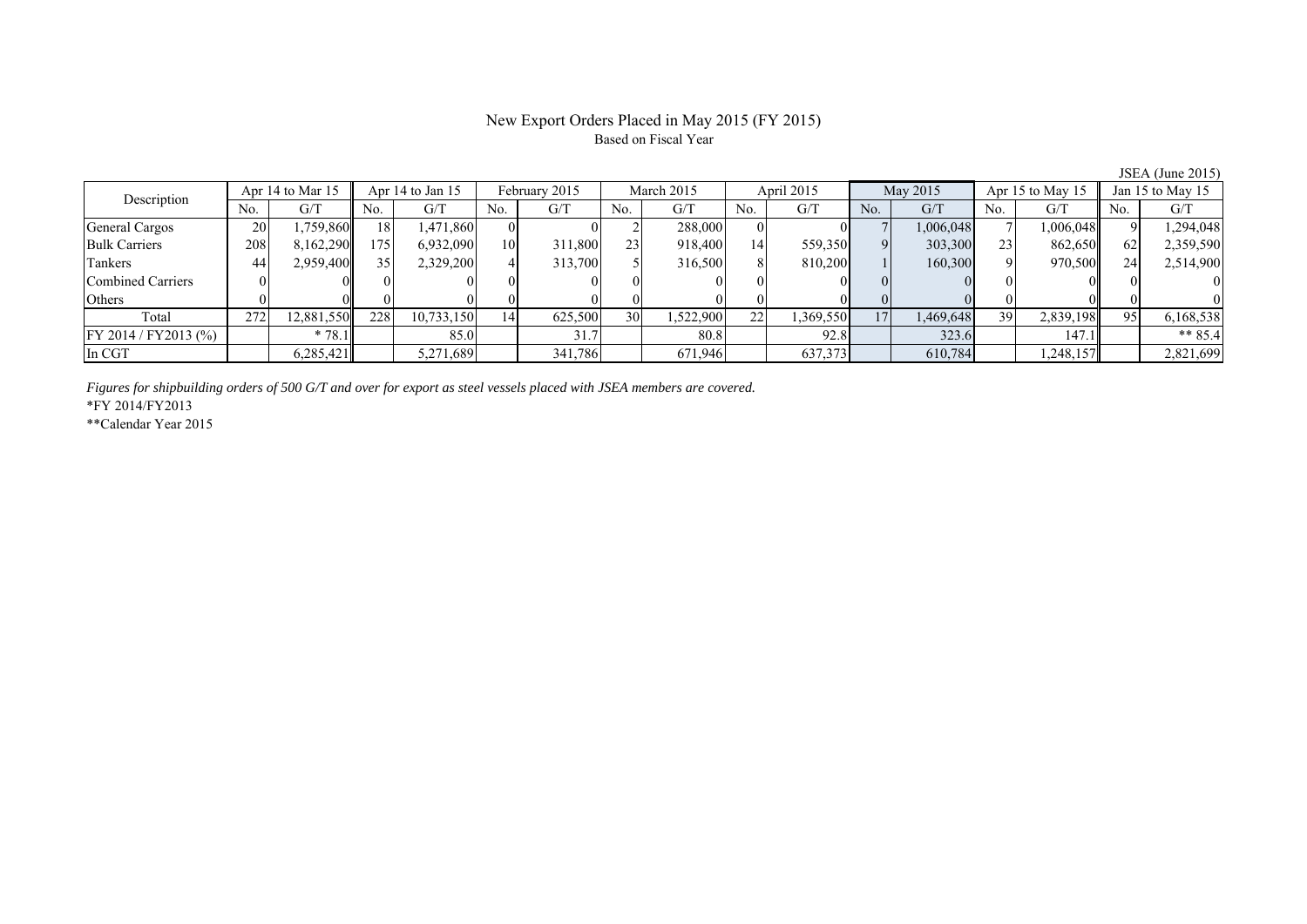## Export Ships Delivered in May 2015 (FY 2015) Based on Fiscal Year

|                      |     | Apr 14 to Mar 15 |     | Apr 14 to Jan 15 |     | February 2015 |                 | March 2015 |     | April 2015 |     | May 2015 |     | Apr 15 to May 15 |     | Jan 15 to May 15 |
|----------------------|-----|------------------|-----|------------------|-----|---------------|-----------------|------------|-----|------------|-----|----------|-----|------------------|-----|------------------|
| Description          | No. | G/7              | No. | G/T              | No. | G/T           | No.             | G/T        | No. | G/T        | No. | G/T      | No. | G/T              | No. | G/T              |
| General Cargos       | 14  | 558.7411         |     | 316.154          |     | 12,021        |                 | 230,566    |     |            |     | 150.709  |     | 150.709          |     | 431,296          |
| <b>Bulk Carriers</b> | 251 | 10,124,499       | 201 | 8,218,642        | 20  | 677,931       | 30              | ,227,926   | 20  | 702,381    | 17  | 641,484  | 37  | 1,343,865        | 125 | 4,911,073        |
| Tankers              |     | 1,081,581        | 14  | 1,003,147        |     | 78,434        |                 |            |     |            |     | 13,122   |     | 13,122           |     | 91,556           |
| Combined Carriers    |     |                  |     |                  |     |               |                 |            |     |            |     |          |     |                  |     |                  |
| <b>Others</b>        |     |                  |     |                  |     |               |                 |            |     |            |     |          |     |                  |     |                  |
| Total                | 282 | 1,764,821        | 224 | 9,537,943        | 25  | 768,386       | 33 <sup>1</sup> | .458,492   | 20  | 702,381    | 19  | 805,315  | 39  | 1,507,696        | 136 | 5,433,925        |
| FY 2014 / FY2013 (%) |     | $*98.0$          |     | 100.6            |     | 64.5          |                 | 109.9      |     | 82.8       |     | 100.5    |     | 91.4             |     | ** $101.2$       |
| In CGT               |     | 5,461,524        |     | 4,404,317        |     | 396,766       |                 | 660,441    |     | 335,069    |     | 377,993  |     | 713,062          |     | 2,511,572        |

*Deliveries of new shipbuilding orders of 500 G/T and over for export as steel vessels placed with JSEA members are covered.*

\*FY 2014/FY2013

\*\*Calendar Year 2015

JSEA (June 2015)